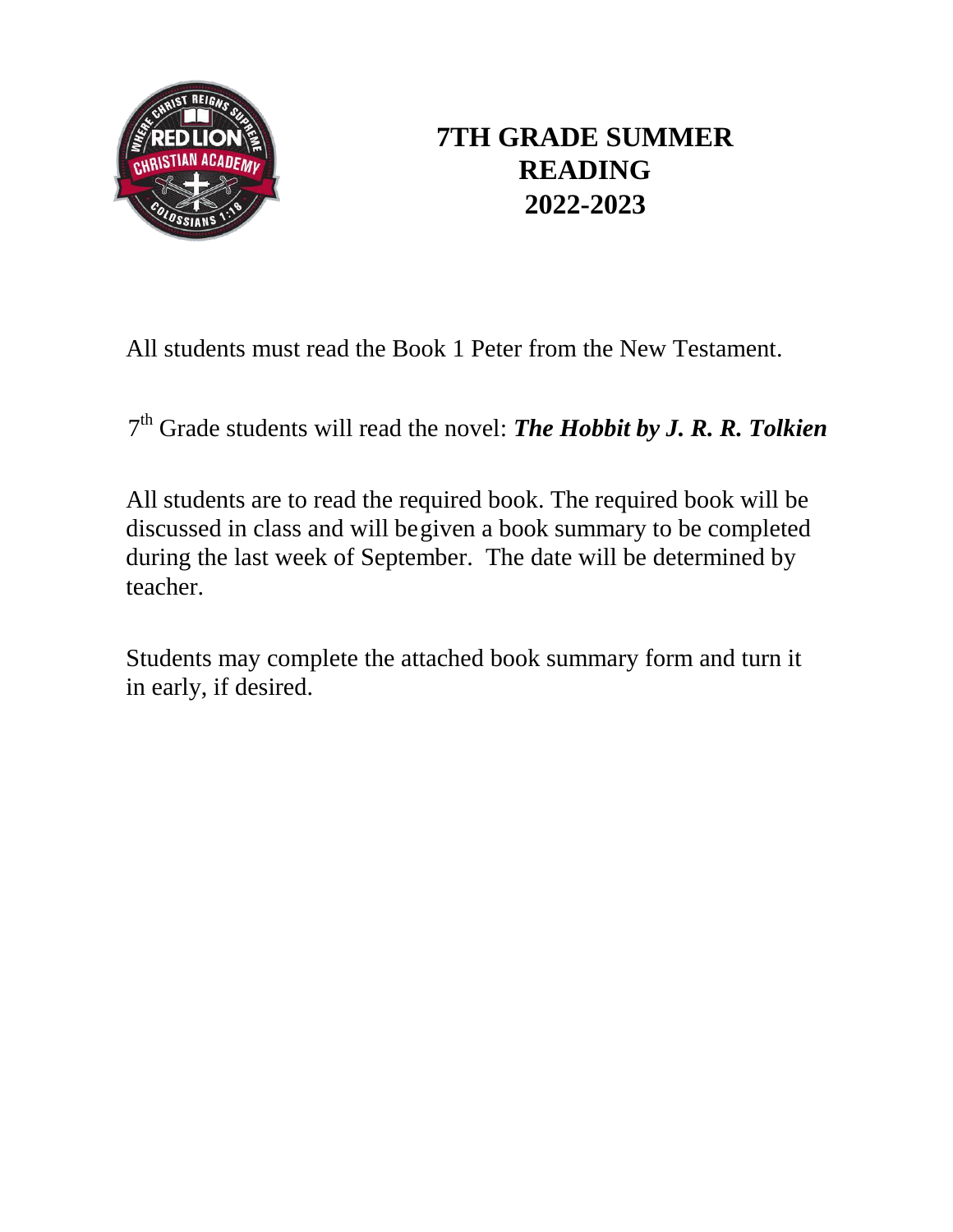## Summer Reading Book Report 7<sup>th</sup> Grade

Answer each of these questions *in complete sentences*. Give as much detail as possible. If you run out of space, attach additional pages.

Title:

Author: 2007 - 2008 - 2018 - 2019 - 2019 - 2019 - 2019 - 2019 - 2019 - 2019 - 2019 - 2019 - 2019 - 2019 - 2019 - 2019 - 2019 - 2019 - 2019 - 2019 - 2019 - 2019 - 2019 - 2019 - 2019 - 2019 - 2019 - 2019 - 2019 - 2019 - 2019

Give three examples of what made the book interesting.

2.

Consider the setting of the book. Write at least two sentences to describe each aspect of the setting.

Location:

Time Period:

List three (3) characters that are important in the book and write two sentences describing each one. Include both physical and personality characteristics.

1.

3.